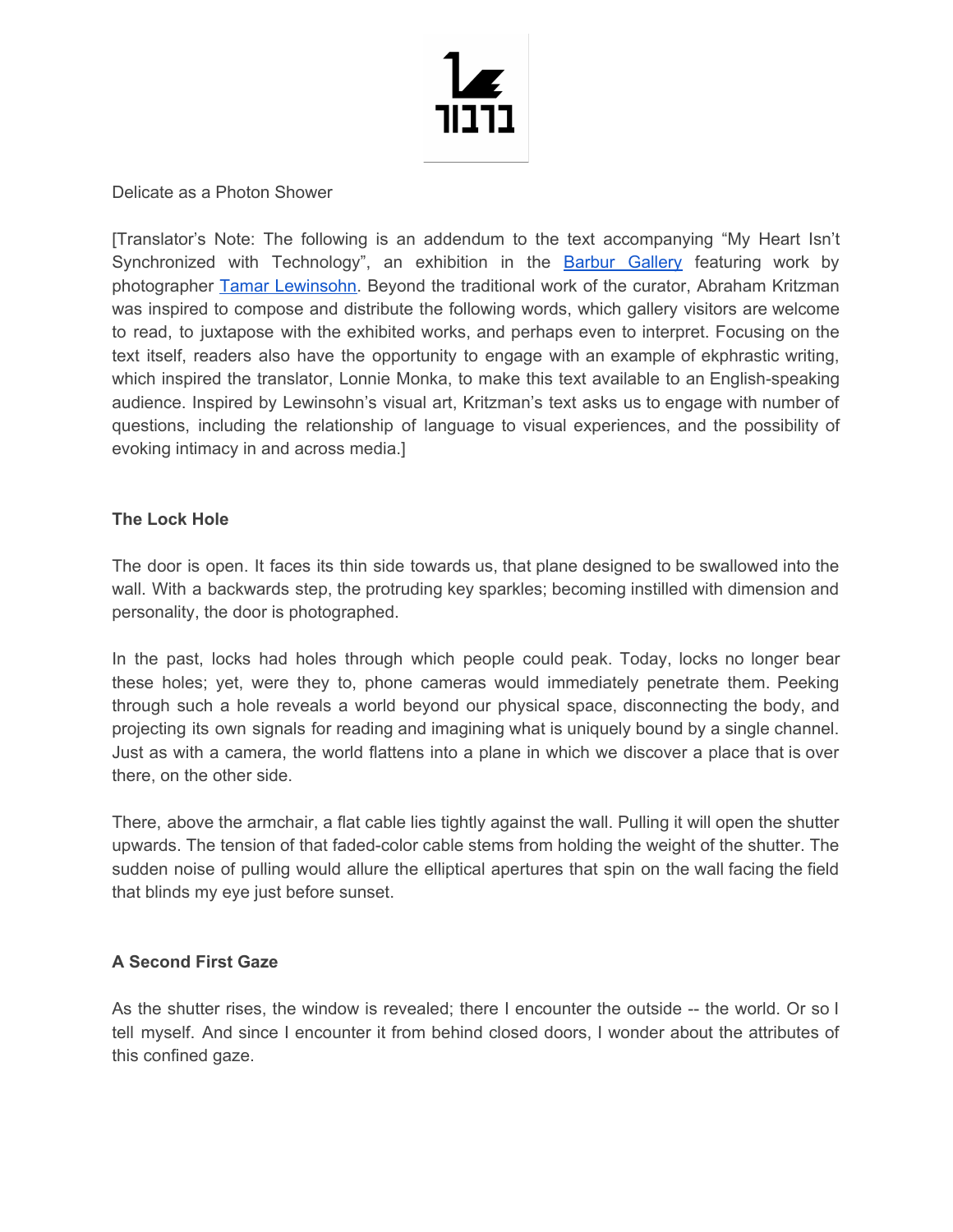I encounter the window's opening inside the rip. Beginning to form general impressions of color, a few lines strum appearances on my imagination: it's outside, a landscape, urban, inside a window, city residences in Israel. My eye runs and returns across the image in my imagination, yet differently -- according to a different hue, running between the eye and the imagination. This second hue rips my continuous familiarity between the two, it appears at the same time on the same plane.

# **Grip**

I position myself before a picture whose contents I cannot successfully decipher. What has been photographed here? Positioned before a photographed object that seems so familiar to me, I am unable to name it. It's as if I once stood in such close proximity, but perhaps not. Whatever it "is" slips away from me as it continually demands that I identify it, that I ask what it is or what it was.

When I think about photography (especially about analog photography) I don't need to be reminded of its being derived from reality and from the past, I know and feel this fact: it photographs what lies before it and I am able to identify the world that was within it. When I don't identify it, two possibilities stand before me: first, that the described world is not familiar to me, or second, that the photographic mechanism blurred the familiar.

In certain circumstances a new object is created -- something ambiguous. It exerts control over the place of this seam; this paper-thin space capable of containing hybrids, fragments of memory and feelings whose place and aim are difficult for us to determine, even though we feel their proximity and identify with them. For us, they are not created according to the workings of the imagination; they exist all of the time, on that rip between the familiar and the strange.

# **Concealment**

I pass my hands across the wall so that my fingertips can feel the cracked open paint which, after winter, separated from the previous layer. I enjoy feeling it crumble and break, piling up on the floor, leaving behind an amorphous form. A few microns constitute this layer whose thickness is just that which is able to be felt. If I had not further crumbled the paint, I would not have created this form, and the peeling paint would still protrude as a fold on a wall, as curling fractures.

The printer passes indifferently over the things inserted into it -- concealing with ink. When the ripped, printed photographs are placed one over the other, they unify as a new object for us: a ripped photograph of an object, as well as a new object created by the printer and merged with photography. It's continuity folds and moves along hidden planes. We assume that it continues duplicating layers and stratifying. However, we discover that the image is separated by a rip,